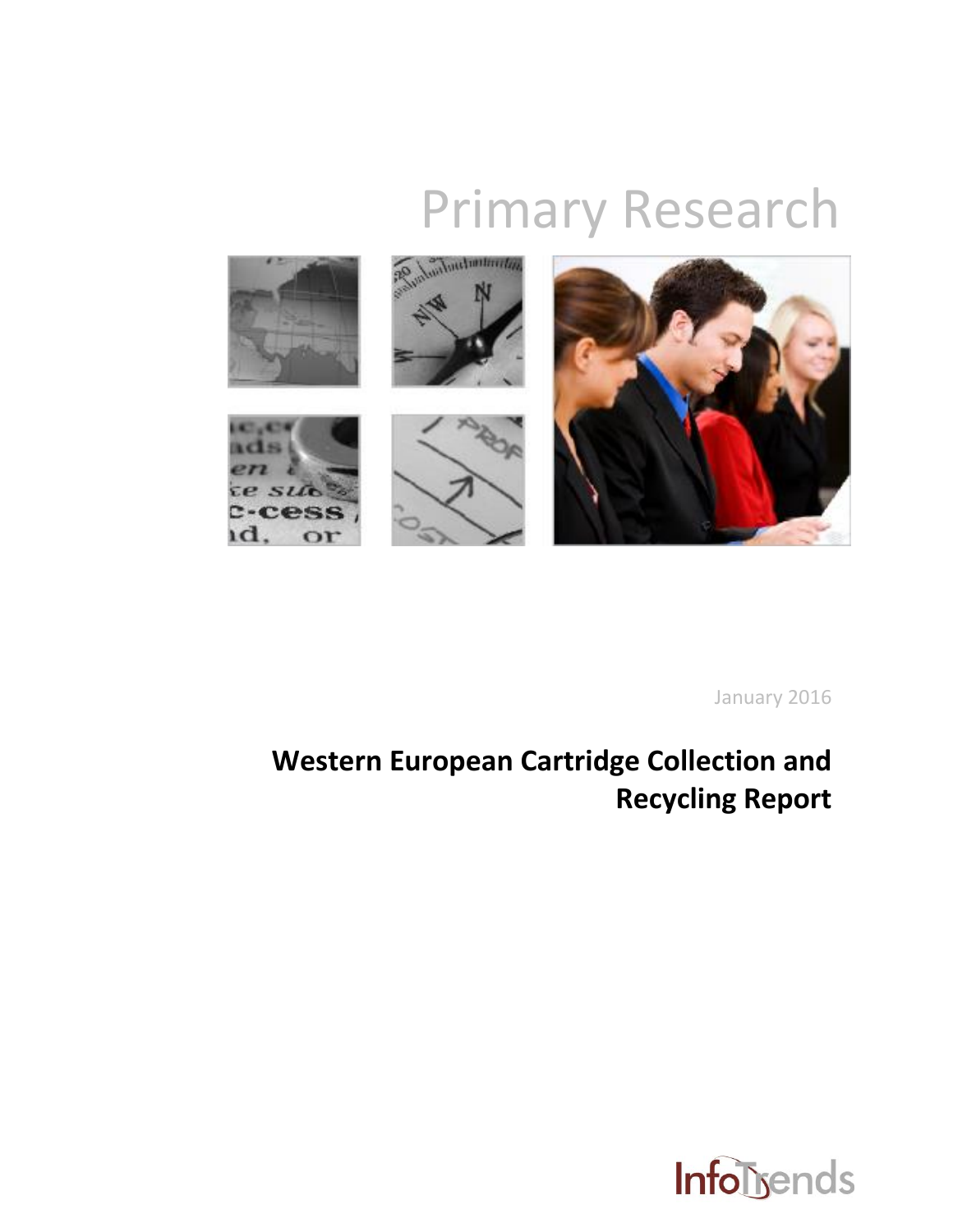## **Executive Summary**

This report presents the results of a research program by InfoTrends commissioned by HP to understand changes from a previous 2014 study in cartridge collections, usage and disposal practices for remanufactured and new build compatible (NBC) ink and toner cartridges. It also has the objective in Europe to understand what impact the WEEE2 may have on cartridge collection InfoTrends interviewed 14 remanufacturers, empties collectors and distributors to provide a view of the total Western European market. The following is a glossary of terms used in this report.

#### **Glossary**

- **Bad Non-Virgin Empty:** A non-virgin empty that cannot be successfully remanufactured or one for which there is no market.
- **Bad Virgin Empty:** A virgin empty that cannot be remanufactured or one for which there is no market.
- **Bad-Wrong Vender:** A cartridge originally produced by an OEM which is typically not remanufactured. Or a cartridge model that is not remanufactured
- **Empties collector:** A company that buys and sells empty cartridges.
	- − A captive empties collector is owned by a remanufacturer. They are a profit center to the parent company and will supply primarily to the parent company as well as the aftermarket when excess empties are on hand.
	- − Independent empties collectors are an independent business and serve the remanufacturing industry overall.
- **Empty:** A used cartridge that might be suitable for re-use or recycling.
- **Final Disposition:** What happens to a cartridge at the end of its life (sent to landfill, recycled, waste to energy (W2E))
- **Good non-Virgin Empty:** A non-virgin empty that can successfully be remanufactured.
- **Good Virgin Empty:** A virgin empty that can successfully be remanufactured.
- **Landfill:** Use of municipal waste. Municipal solid waste is commonly known as trash or garbage (US), refuse or rubbish (UK) is a type of waste consisting of everyday items that are discarded by the public. Depending on local laws, trash or rubbish may be buried untreated or may first be incinerated before the ashes are disposed of based on local laws. Some municipal waste incineration may also be W2E. However measuring that mix is beyond the scope of this study.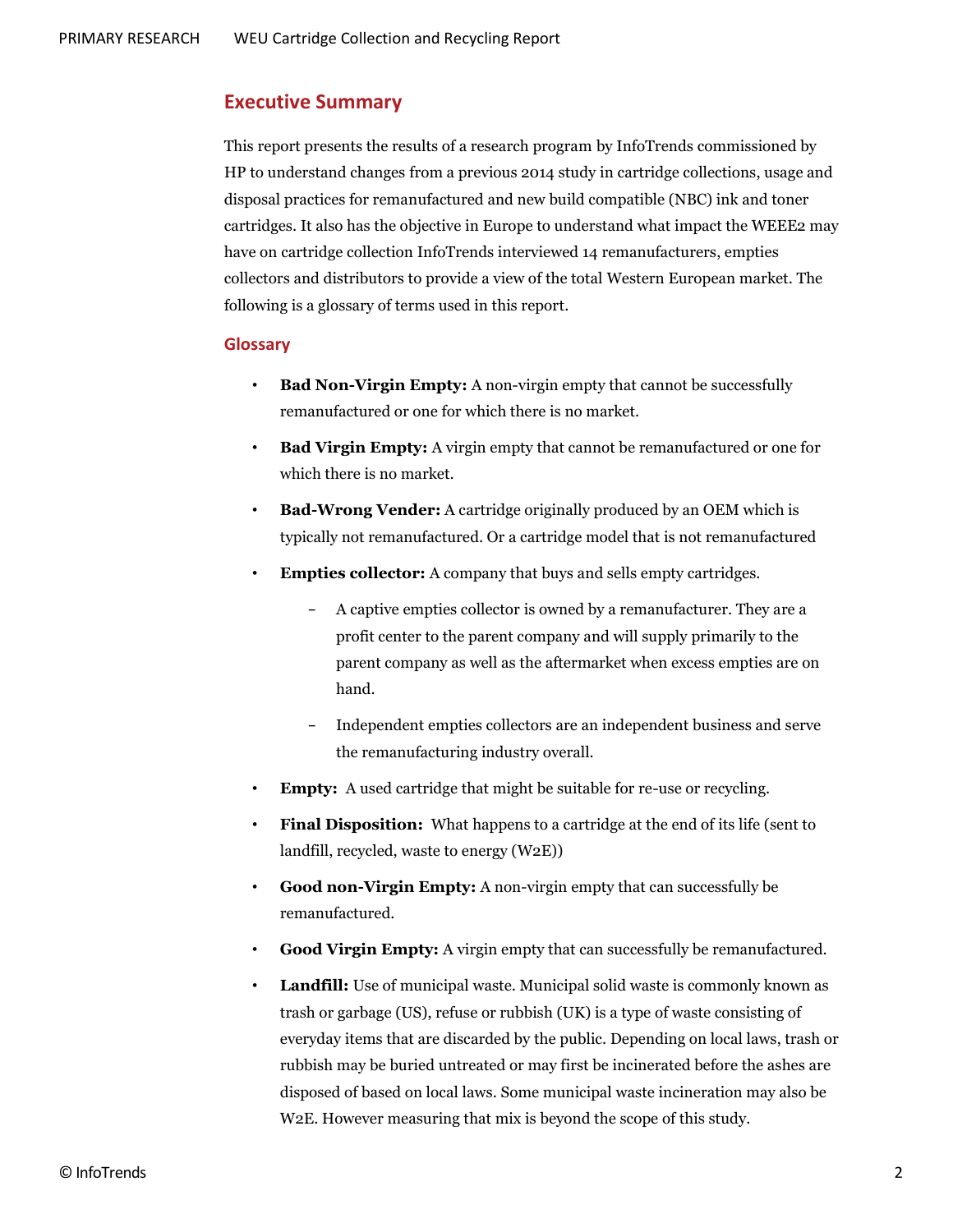- **New Build Compatible (NBC):** A 3<sup>rd</sup> party replacement cartridge that does not use an empty cartridge from an OEM, but rather uses a newly moulded cartridge shell and internal parts.
- **Non-Virgin Empty:** An OEM empty cartridge that has previously been remanufactured
- **OEM**: Original Equipment Manufacturer.
- **Recycling:** Crushing or melting components for use in other products or industries.
- **Remanufacturing:** The practice of cleaning, servicing, refilling, and re-using cartridges.
- **Remanufacturing Recycling Ratio:** Share of remanufactured cartridge waste that is recycled rather than sent to a landfill or incinerator.
- **Virgin Empty:** An OEM empty cartridge that has not been remanufactured.
- **WEEE2** (WEEE = Waste of Electronic and Electrical Equipment): European law which includes regulation on what accounts for electronic waste, now includes cartridges as part of electronic waste
- **W2E –** Waste to Energy: Burning of waste to produce electricity

## **Key Findings**

- There is almost no collection of NBCs made by the NBC manufacturers and any proportion that is recollected by OEMs and Remanufacturers is accidental, but from a collections side are not a large issue
- The largest change seen in this refresh is strong and continuing move to on the part of remanufacturers towards the use of W2E (as opposed to Landfill).
- Many key metrics have stabilized with only small changes since the 2014 study.
- Landfill is becoming less of an option in many European countries- Municipal waste disposal can mean incineration, (burning or W2E) and in some cases recycling for raw materials
- Under economic stress, particularly against low price NBCs, remanufacturer's reuse of non-virgins has stabilized, even gone down slightly. While re-use may be seen as preferred from an environmental viewpoint, the cost to remanufacture a non-virgin properly is higher than the cost to remanufacture a virgin cartridge.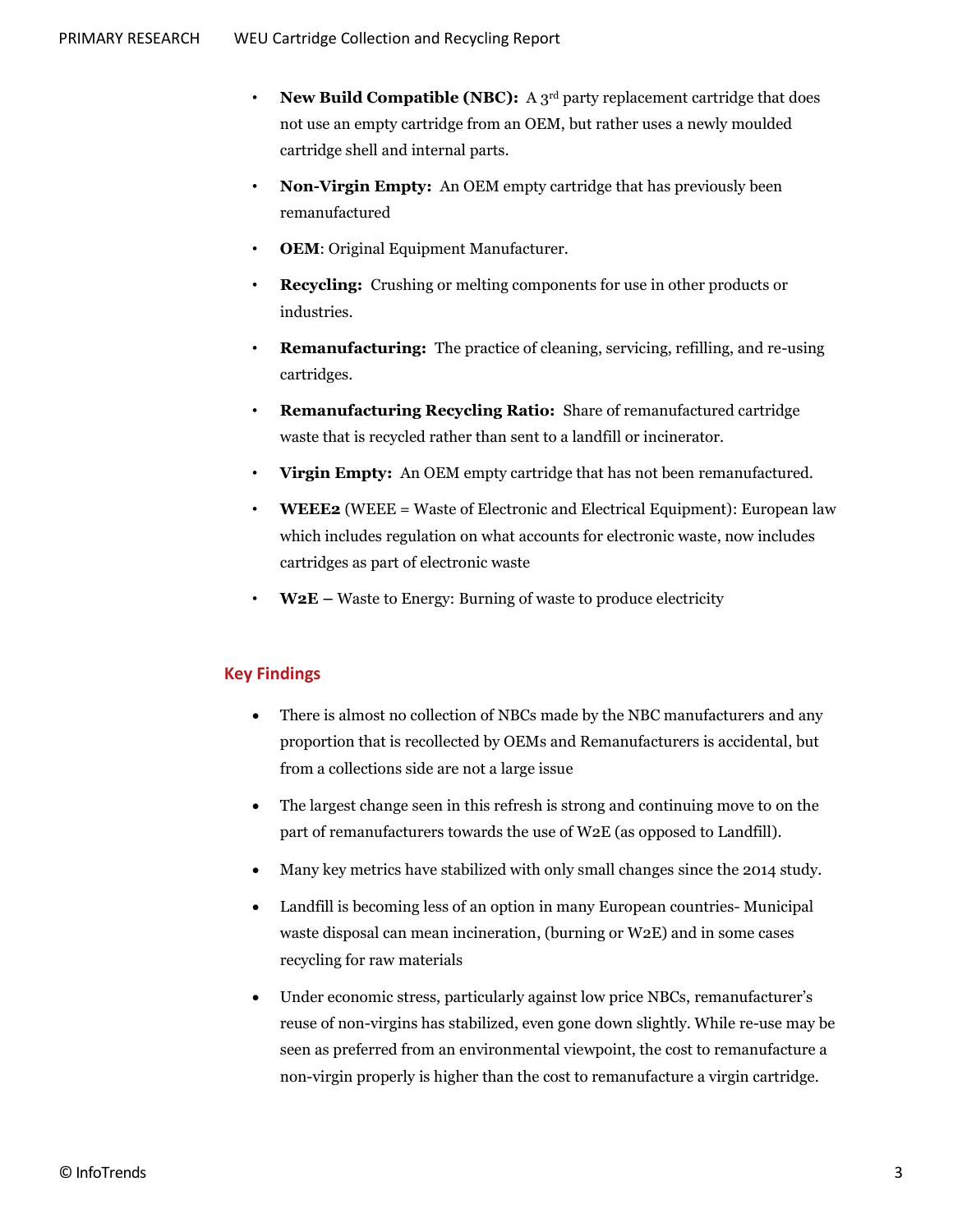- Despite the point above, Western European remanufacturers stress that their environmental benefit is that they reuse an OEM cartridge, and in light of WEEE2 are trying to make this point.
- WEEE2 (WEEE = Waste of Electronic and Electrical Equipment) European law which includes regulation on what accounts for electronic waste, now includes cartridges as part of electronic waste. Despite recent stabilization/decline in the reuse of non-virgins by remanufacturers, the law may require remanufacturers to increase their use of non-virgins in the future as well as increase their collections of their own cartridges. Remanufacturers are concerned how this will impact their cost and competitiveness versus NBCs.

# **New Build Compatible (NBC) Findings**

In speaking with the industry it is clear that almost all new build compatible cartridges end up being thrown out by the users. There is no effort by the manufacturers of NBCs to collect and recycle these cartridges at end of life. Any collections of NBCs are unintended and accidental collections by the remanufacturing industry or OEMs under their collections programs. Remanufacturers will not remanufacture an NBC due to concerns about patents as well as concerns about the quality and reliability of such a product. Furthermore, replacement parts for remanufacturing Original cartridges may not suit perfectly for NBCs and the supply industry does not provide replacement parts for NBCs specifically.

Remanufacturers attempt to minimize this unintended collection but when it does happen the waste materials are recycled, sent to waste to energy or landfilled through the same process that the remanufacturer has for all of its waste and so the ratios for landfill, W2E and recycle below mirror what remanufacturers do with all of their waste materials. Remanufacturers believe that NBCs use cheaper plastics than do OEM cartridges and so as raw material are of less value. NBCs create economic pressure on remanufacturers (due to having to dispose of these cartridges).

# **Remanufacturer findings**

#### **What happens to cartridges that remanufacturers collect but can't use or sell?**

Remanufacturers need to collect empty cartridges to remanufacture them and not all collected cartridges are suitable for use. The table below provides our estimates on what the remanufacturing industry does with cartridges and components that they cannot use or sell due to heavy damage or cartridge model that is not remanufactured.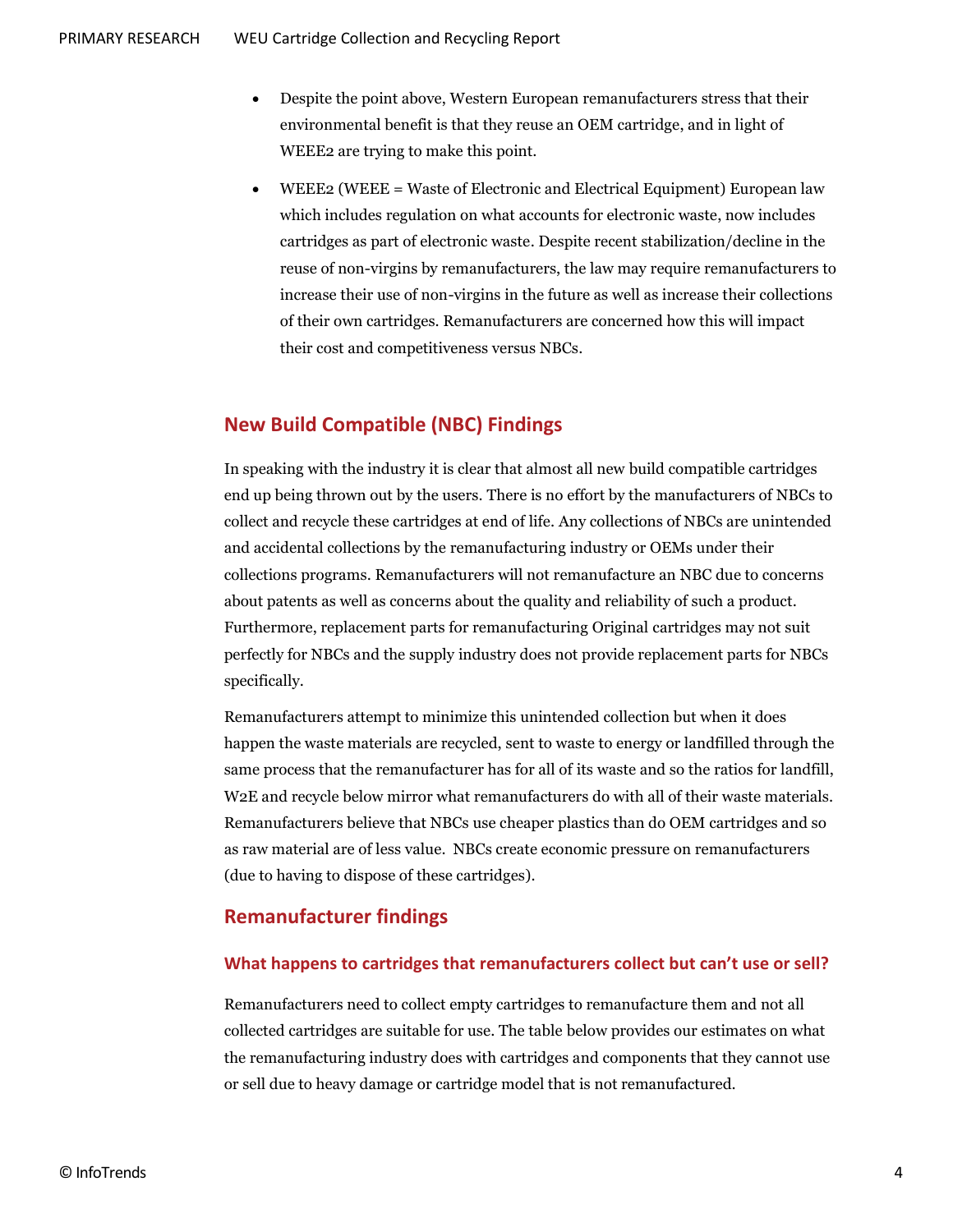- Huge improvements have been made across the remanufacturing industry to reduce the amount of collected waste that is disposed in a landfill.
	- The market is consolidating with bigger players who are motivated to move to alternative disposal (material recycling or W2E) rather than landfill (ink & toner)
	- − However, the overall proportion of remanufactured product that is recollected and disposed of is still a small minority of the overall number of remanufactured cartridges, most of which are never recollected and, therefore, end up being thrown away by the customer
- W. EU continues to lead the U.S. for recycling waste materials, for both cultural and legal reasons.
- Preference to waste to energy is far greater in W.EU due to some countries where the laws are pushing people away from landfill as there is no landfill availability e.g Netherlands, Germany…
- Regarding municipal waste, individual countries are moving faster than others towards incineration of municipal waste rather than landfill. Some municipal waste that is incinerated may include W2E. However to measure that mix is beyond the scope of this study.
- In some countries respondents suggest that inkjet cartridge plastics are not so recyclable and so the majority of inkjet waste will be incinerated
- Sustainability is also a selling point in both regions, but perhaps more so in W.EU.
- Remanufacturers express that promotion of REUSE as the best solution is growing, W2E and Recycle are secondary

#### **Table 1: What happens to cartridges that remanufacturers collect but can't use or sell?**

|                                     | 2016 |
|-------------------------------------|------|
| Laser                               |      |
| Landfill                            | 13%  |
| <b>Waste-to-Energy/Incineration</b> | 45%  |
| Recycled                            | 42%  |
| Total                               | 100% |
|                                     |      |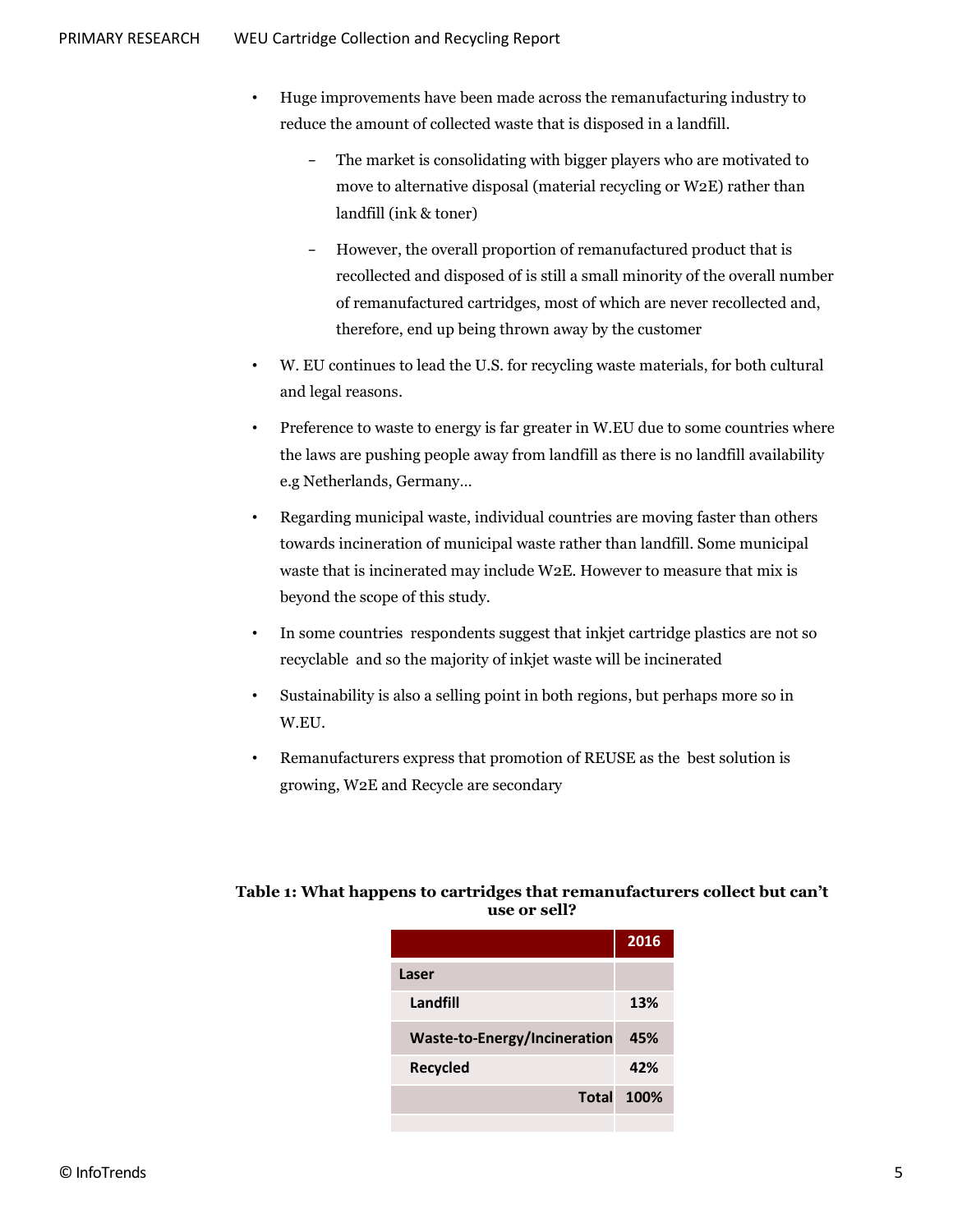| <b>Inkjet</b>                       |      |
|-------------------------------------|------|
| Landfill                            | 16%  |
| <b>Waste-to-Energy/Incineration</b> | 46%  |
| Recycled                            | 38%  |
| Total                               | 100% |

#### **Unusable Remanufactured cartridge collections**

Remanufacturers need to collect more cartridges than they can actually use because some collections are damaged or unusable because they are:

- a) remanufactured previously by a different remanufacturer
- b) NBC's that remanufacturers will not remanufacture
- c) a type of cartridge that simply is not remanufactured.

Virgin empties have a lower defect rate than non-virgins but remanufacturers primarily remanufacture virgin cartridges as opposed to non-virgins so virgin cartridges represent a higher share of total bad collections than non-virgins.

Remanufacturers also accidentally collect cartridges that are simply not usable because they may be NBCs, simple toner cassettes and even toner bottles that they typically do not remanufacture.

On the inkjet side a significant volume of collections are bad-wrong vendor because many are ink tanks from vendors where the cartridges are not remanufactured. However those number had been higher as there is more remanufacturing on ink tanks (without a print heads) now than in the past.

- Laser: The mix of total collections that are unusable is a combination of the ratio of virgins and non-virgins that the remanufacturers remanufacture and the differing defect rates for virgins and non-virgins. Non-Virgins are more likely to be unusable than virgins due to a variety of factors. The overall share of unusable collections that are non-virgins has gone down slightly because some remanufacturers are willing to remanufacture from Clover (US remanufacturing company) cartridges and because overall the reuse of non-virgins has slightly declined.
- Inkjet Bad Virgins Empty had been going up but stabilizing because remanufacturers report that for integrated cartridges the print-heads are not as robust as in earlier years and more likely not to survive a second cycle.
	- To counter this remanufacturers are using fewer non-virgins